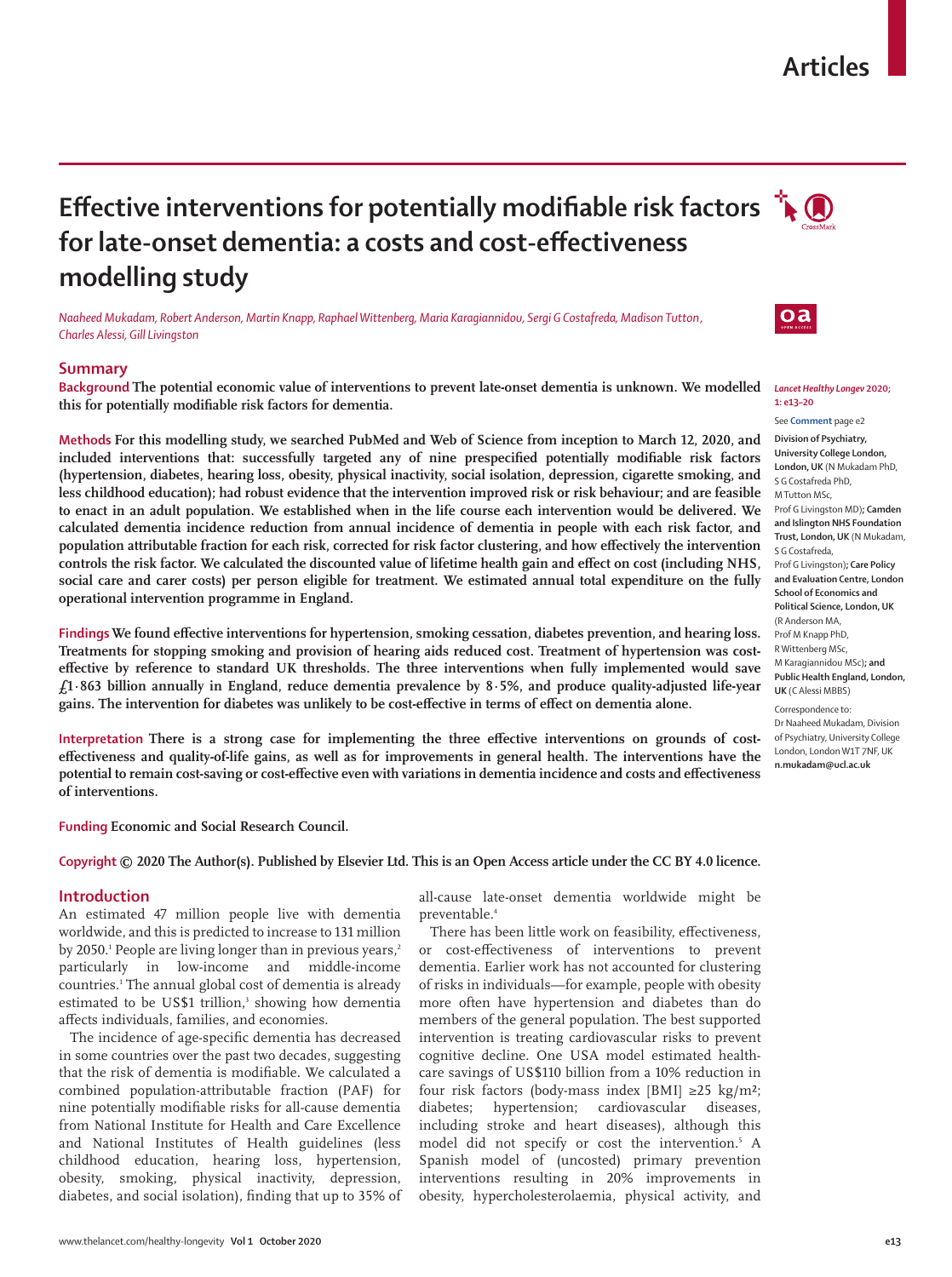#### **Research in context**

#### **Evidence before this study**

We searched PubMed and Web of Science, from inception to March 12, 2020, with no language restrictions, for effective interventions targeting each of the nine specified potentially modifiable risk factors. We used search terms for each risk factor, combined with terms for interventions or trials, for example, "hypertension", "intervention" OR "trial" OR "treatment". We then searched PubMed from inception to March 12, 2020, for studies investigating the costeffectiveness of dementia prevention using these interventions. We used search terms "dementia" AND "prevent\*" AND "economic" OR "cost" with no restrictions on language or date of publication. We then hand-searched retrieved papers for relevant references. We found one systematic review of interventions targeting cardiovascular risk factors (hypertension, dyslipidaemia, hyperhomocysteinaemia, obesity, or diabetes mellitus) and the effect on cognitive decline or dementia, but this did not include a cost-effectiveness analysis. We found four studies assessing the economic impact of tackling a range of potentially modifiable risk factors on dementia prevalence. Three of these did not account for clustering of risk factors for example, an individual might have hypertension and diabetes and be physically inactive; nor did they include costs of the interventions. However, they concluded that considerable savings would be associated with reducing risk factors because of the effect on dementia onset and prevalence. A fourth study investigated the effect of a health promotion programme combined with medication for cardiovascular risk factors (hypertension, hypercholesterolaemia, and diabetes) and found that the intervention group had lower costs and a small gain in quality-

adjusted life-years (QALYs) over a 20-year period. This study assessed the effect of reducing cardiovascular risk factors and did not account for clustering of risk in an individual.

We have previously published estimates of population attributable fractions for nine dementia risk factors identified from National Institute for Health and Care Excellence and National Institutes of Health guidelines. They were calculated on the basis of worldwide prevalence estimates and adjusted

hypertension concluded that dementia prevalence could decrease by 9%, saving €5 billion annually by 2050.6 Similarly, a model of the effects of increasing physical activity on dementia among middle-aged people (aged 45–64 years) in England concluded that it would be costsaving in addition to increasing life-expectancy.<sup>7</sup> Only one study costed interventions: a health-promotion programme to lower serum cholesterol and provide pharmacological treatment of hypertension, hypercholesterolaemia, and diabetes in a Swedish and Finnish population;<sup>8</sup> the intervention group had lower costs and gained 0·0511 quality-adjusted life-years (QALYs) over 20 years.<sup>9</sup>

for clustering of risk factors in the individual. We found that eliminating these nine factors potentially meant that up to 35% of dementia is preventable worldwide. No studies have considered the potential for preventing dementia considering all these risk factors or examined the potential economic consequences.

#### **Added value of this study**

We used previously established relative risks for the nine prespecified risk factors associated with dementia (hypertension, diabetes, hearing loss, obesity, physical inactivity, social isolation, depression, cigarette smoking, and fewer years of childhood education) and searched systematically up to March 12, 2020, for effective interventions that were feasible in the adult population. We found interventions for mid-life hypertension and hearing loss, and diabetes and smoking in later life. We then modelled cost-effectiveness for these, considering the effectiveness of the treatments and the clustering of risk factors in individuals. We calculated that stopping smoking and provision of hearing aid led to both cost saving and QALY gains. Treating hypertension proved cost-effective according to standard thresholds at a cost of £9550 per QALY. Preventing diabetes was unlikely to be cost-effective on the basis of its effects on dementia alone. This study provides robust evidence regarding which risk factors for dementia are worth targeting. We also show the benefits of dementia prevention using well established standards of cost-effectiveness while considering clustering of risk factors in an individual.

#### **Implications of all the available evidence**

Treating hypertension, stopping smoking, and providing hearing aids to those who need them would eventually reduce the prevalence of dementia by 8·5% and save England £1·863 billion per year (at 2012–13 prices) in health care, social care, and unpaid care costs. These interventions are worth implementing for their effect on dementia alone. If dementia is delayed until very old age, rather than prevented, a compression of morbidity would be anticipated with people living longer without illness and a shorter time with multiple illnesses. These calculations are likely to be generalisable and relevant to other countries considering implementing dementia prevention strategies.

We systematically identified interventions of proven effectiveness in reducing individual risk or risk behaviours, and which were feasible in an adult population. We then modelled, for the first time to our knowledge, potential costs and cost-effectiveness of lateonset (age 65 years and older) all-cause dementia prevention through employing such interventions. We assume some people with each risk factor will already be receiving treatment, estimate how many are not currently receiving treatment, and calculate costs and benefits for the intervention. Focusing on England, we calculate potential costs and savings, accounting for risk clustering in individuals, and associated effects on QALYs.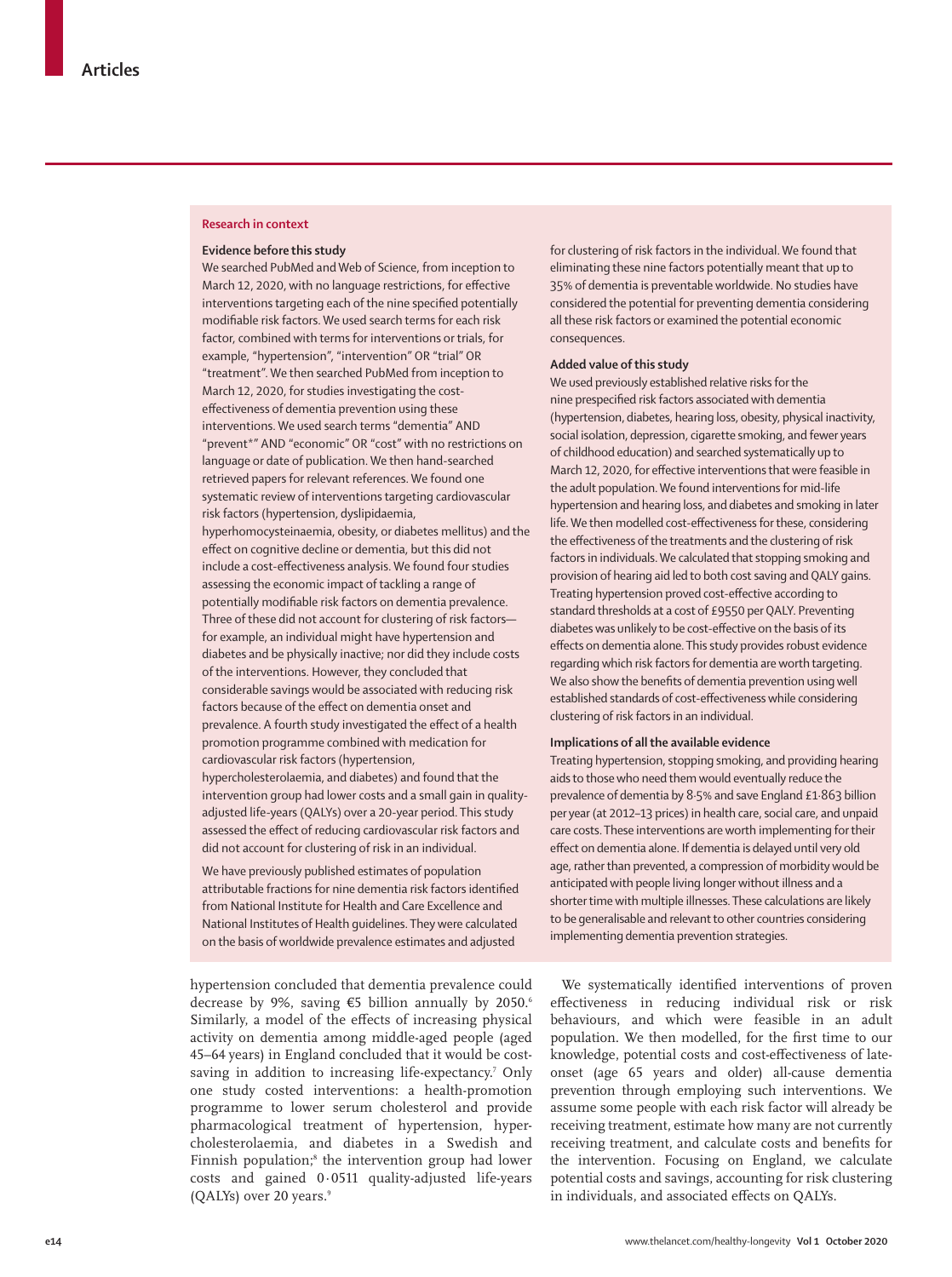## **Methods**

# **Inclusion of interventions and approach to analysis**

For this modelling study, we searched PubMed and Web of Science, from inception to March 12, 2020, with no language restrictions, for interventions targeting each of the nine specified dementia risk factors (less childhood education, hearing loss, hypertension, obesity, smoking, physical inactivity, depression, diabetes, and social isolation). We categorised time of treatment as early (younger than age 45 years), mid-life (age 45–64 years), or later life (65 years and older) to maintain consistency with previous evidence.<sup>10</sup> We used search terms for each risk factor, combined with terms for interventions or trials—for example, "hypertension", "intervention" OR "trial" OR "treatment". We then searched PubMed from inception to March 12, 2020, for studies investigating the cost-effectiveness of prevention of dementia using these interventions. We used search terms "dementia" AND "prevent\*" AND "economic" OR "cost" with no restrictions on language or date of publication. We then hand-searched retrieved papers for relevant references. One reviewer (NM) checked the articles to ensure that the described interventions met the inclusion criteria, which were robust evidence the intervention reduces or prevents risk or risk behaviour; and are feasible in an adult population.

There is consistent evidence for the effect of each risk factor on an individual's subsequent risk of dementia. Our assumption was that treating or eliminating a risk factor would reduce a person's risk of developing dementia to that of someone without the risk factor. Using published figures on dementia incidence and frequency of risk factors, we modelled the effects of treatments on the subsequent risk of dementia. We did not include case-finding for risk factors as our focus is the cost-effectiveness of intervention when provided to people who have already been identified as at risk. We costed interventions, modelled dementia incidence in intervention and control groups, calculated costs and QALYs for those with and without dementia, and assumed transitions between different dementia severities and death. We used all-cause mortality by age and dementia severity to calculate survival to the next year.

#### **Evidence on relative risks in England**

We are considering the effect of each risk factor that predisposes to dementia. Our starting point is the PAF, the potential reduction in an illness in the whole population if the risk factor was eliminated. PAF is calculated by multiplying relative risk (RR) of each risk factor by the factor's prevalence. A previous metaanalyses report weighted PAF for each factor and adjusted for clustering (communality)<sup>4</sup> to eliminate the effect of other factors. The RRs we used are therefore "partialled-out"; it is not assumed that individuals have only one risk factor. The formula for calculation of PAF is:

$$
PAF = \frac{p(r-1)}{1 + p(r-1)}
$$

in which *r*=adjusted RR, PAF=weighted population attributable fraction, and *p*=prevalence of risk factor. The required specific RR follows from the weighted PAF, using the equation

$$
r = \frac{p(1 - PAF) + PAF}{p(1 - PAF)}
$$

We identified nationally representative surveys<sup>4</sup> to determine risk factor prevalence in England and to calculate PAF (see appendix p 1).

See **Online** for appendix

#### **Economic analysis**

Our modelling had a societal perspective incorporating the following: intervention cost; annual dementia incidence in people with the risk factor under consideration; reduction in dementia incidence if risk factor is controlled to the extent that the identified intervention shows evidence of effectiveness; annual effect per person with dementia in old age in terms of QALY gain and excess health-care, social, and unpaid care costs; and incremental cost-effectiveness ratio.

We costed interventions using England-specific unit costs  $2012-13^{11-13}$  for staff time and drugs<sup>14</sup> (appendix pp 2–3). We focused on incremental effects on dementia risk and prevalence, and did not consider effects on other conditions. We calculated cost-savings from reduced dementia prevalence from up-to-date costof-illness figures.15 Details of annual costs per sector, by age group and dementia stage, and by quality of life and mortality are presented in the appendix (p 4)**.** We established when in the life course each intervention would be delivered and discounted future dementiaassociated savings back to present value using annual discount rate of 3·5%, as recommended by the UK Treasury.16 We did one-way deterministic sensitivity analyses and probabilistic sensitivity analyses using Monte Carlo simulation for each intervention (appendix pp 9–11).

## **Data, modelling, and incidence of dementia**

We used a Markov model previously developed for assessing cost-effectiveness for disease-modifying therapies in Alzheimer's disease.<sup>17</sup> Key inputs in this model are age-specific incidence of dementia in England,18 three stages of dementia (mild, moderate, and severe), transition rates between stages, excess mortality rates in moderate and severe stages, stage-specific costs (including health, social services, and unpaid care by family), and stage-specific QALY levels<sup>19</sup> (appendix pp 2-7).

We used age-specific average NHS,<sup>18</sup> social care, and unpaid care costs;<sup>20</sup> these relate to the English population as a whole and are, in effect, weighted averages of costs for those with and without dementia (appendix pp 2–7).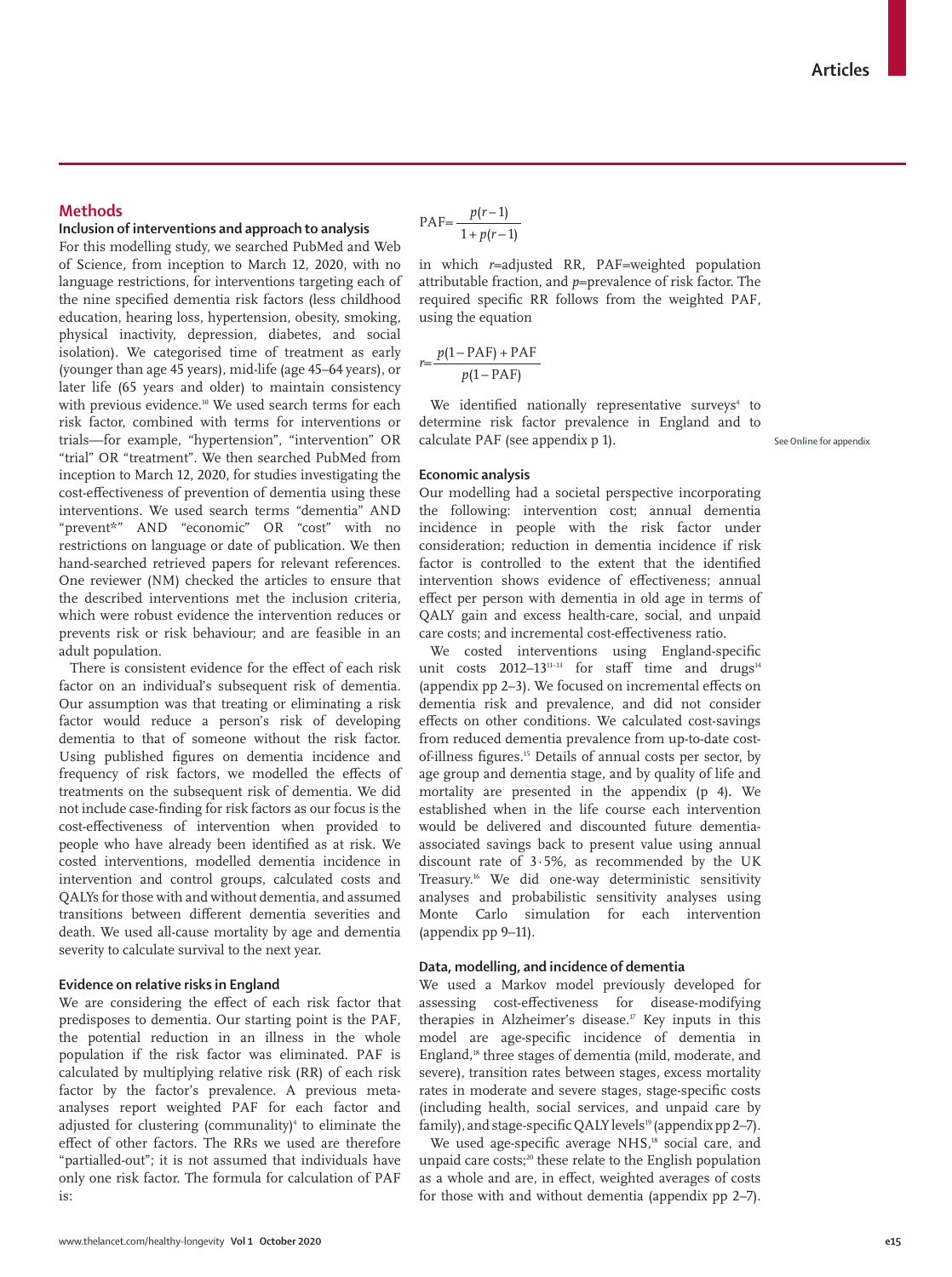To derive costs for those with dementia, we used estimates of age-specific prevalence of dementia from the Cognitive Function and Ageing Study  $II^{21}$  and age-specific costs<sup>22</sup> accounting for changing stage distribution of dementia with age.

Data on dementia incidence relate to the whole population. To separate estimates for those with and without each risk factor, we used estimates of prevalence of risk factor (*p*) and RR of those with the factor compared with those without (*r*). Incidence in those with the risk factor is given by population incidence factored by the following equation:

$$
Incidence with risk factor = \frac{r}{(pr+1-p)}
$$

The incidence in those without the risk factor is calculated with the following equation

$$
Incidence without risk factor risk factor r
$$

Cost per QALY is calculated using the following equation:

|                   | Cost of intervention minus saving |
|-------------------|-----------------------------------|
|                   | in cost from reduced incidence    |
| $Cost per QALY =$ | of dementia                       |
|                   | Increase in QALYs                 |

For cases in which intervention dominates (ie, has better outcomes and lower costs), we quote the result in terms of per-person cost saving and QALY gain. Costs and benefits are those accruing over the individual's lifetime, discounted to the age at which therapy is initiated. For midlife interventions, we assume the intervention commences in mid-life but continues to end of life: both hearing aids<sup>17</sup> and antihypertensives $23$  continue to protect against dementia in later life.

Cost of the average patient's treatment career accounts for death rate during the treatment period, using national average figures<sup>24</sup> plus excess mortality attributable to later stages of dementia.

## **Role of the funding source**

The funder of the study had no role in study design, data collection, data analysis, data interpretation, or writing of the report. RW and RA had full access to all the data in the study and had final responsibility for the decision to submit for publication.

#### **Results**

We identified four potential interventions with robust evidence of effectiveness in reducing dementia incidence.

The first potential intervention is for mid-life hypertension. Several studies have shown that antihypertensives treat hypertension effectively, with some showing effects on dementia.25 A reduction in the risk of dementia is observed even if blood pressure remains above hypertensive thresholds. Calculations of cost used three antihypertensives together if necessary, as recommended by NICE,<sup>26</sup> assuming this would achieve sufficient hypertensive control to eliminate excess dementia risk of mid-life hypertension.

The second potential intervention is for smoking in later life. Smoking cessation reduces risk of dementia.<sup>27</sup> We identified any form of nicotine replacement therapy as the most effective intervention because it is a feasible intervention and commonly used. A meta-analysis showed that the RR of abstinence from smoking for any form of nicotine replacement therapy relative to control was 1·60, with effects largely independent of therapy duration, additional support intensity, or setting.<sup>28</sup> We consider the use of nicotine gum for older people who smoke on the basis of the results of a meta-analysis, $28$  in which trial follow-up period was typically 6 months or 12 months. We selected trials with a 12-month follow-up (with low support). There were ten trials with 2751 participants, of whom 323 quit, but 40% of these resumed smoking, leading to a permanent quit rate of 7%.29

The third potential intervention is for later-life type 2 diabetes. We identified a lifestyle change intervention to prevent diabetes because to our knowledge there is no evidence that treating diabetes reduces the risk of developing dementia compared with untreated diabetes.<sup>30</sup> The Finnish Diabetes Prevention Study<sup>31</sup> recruited middleaged, overweight participants with impaired glucose tolerance, following them up for 13 years. The treatment group had a consultation with their general practitioner (GP) yearly, had group physical exercise sessions and seven sessions with a nutritionist in year one, plus four each subsequent year in a continuing individualised lifestyle intervention. The annual incidence of diabetes was 4·5% in the intervention group and 7·2% in the control group.<sup>31</sup>

The fourth potential intervention is for mid-life hearing loss. We chose provision of a hearing aid as the intervention since increasing evidence from longitudinal studies shows that initiating hearing aid use slows memory decline, and continued use reduces dementia risk to that of people without hearing impairment.<sup>31</sup> People with hearing impairment who do not use hearing aids remain at an increased risk of dementia. We assume those with hearing aids avoid the excess risk associated with hearing loss.<sup>32</sup>

We were unable to model interventions for five risk factors for dementia. The first was education; education in England is compulsory through to age 18 years and so we could not increase childhood education to influence future dementia prevalence. The second was obesity; there was an absence of evidence for feasible interventions for the whole obese population that resulted in lowering BMI to below the obesity threshold.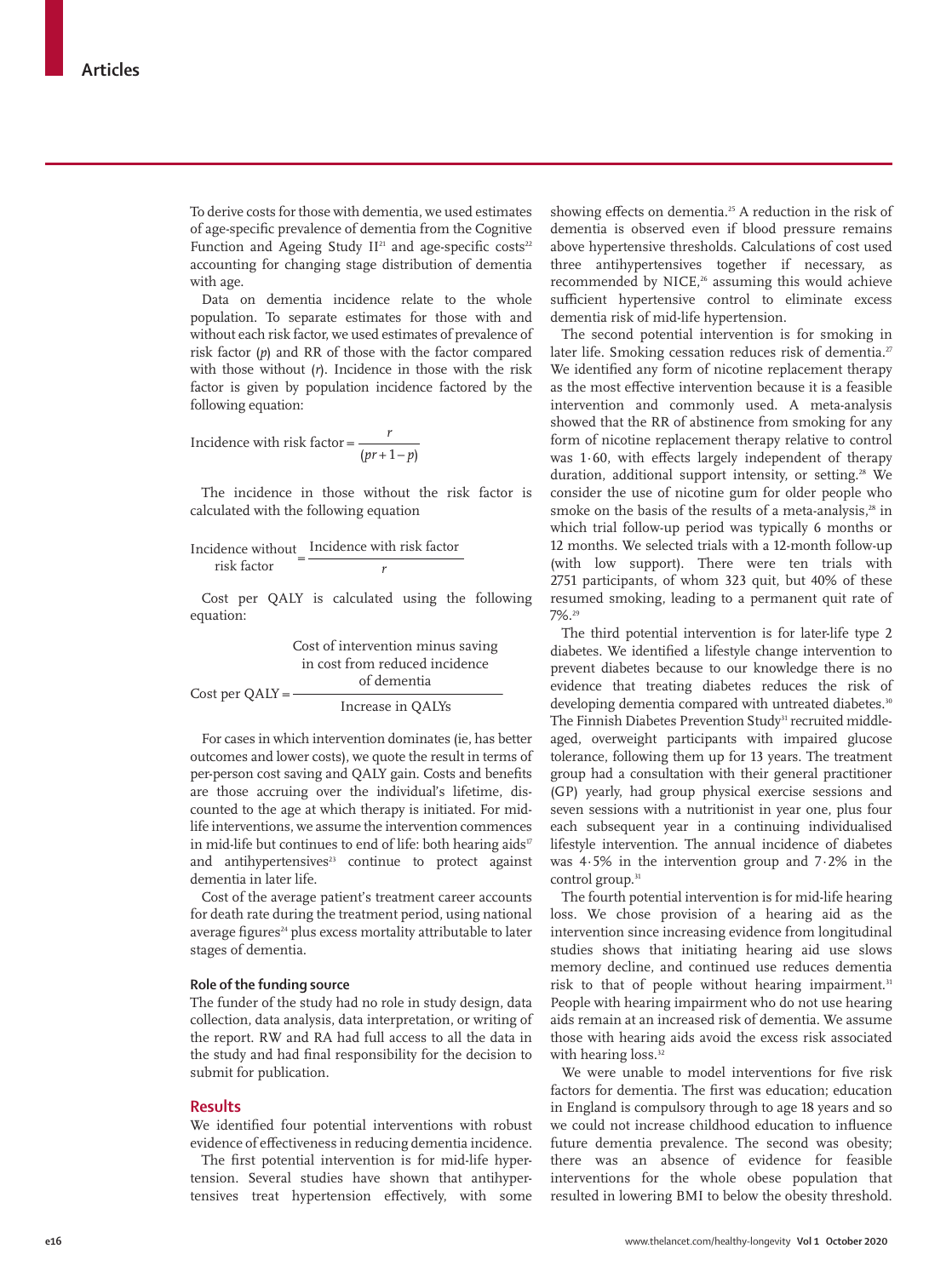The third was depression; to our knowledge, no evidence suggests that treating depression reduces risk of developing dementia, and no identified interventions exist to prevent depression in the general population. The final two risk factors were low social contact and physical inactivity; evidence for both risk factors was insufficient for effective interventions to be modelled.<sup>33</sup>

Selected risk factors, prevalence of untreated factor at time of potential intervention, RR, and associated PAF are presented in table 1. The effects of each intervention and all interventions combined on QALYs, costs, and dementia prevalence are discussed here, and intervention costs are detailed in the appendix (pp 7–9).

The target group for treatment of hypertension are those in middle age (46–64 years) with untreated or uncontrolled hypertension. From national surveys, prevalence of untreated or uncontrolled hypertension in mid-life is  $22\%$  in England<sup>12</sup> so the intervention was applied to this group. Costs vary with dose and variant of antihypertensives, but as of 2018, combination of three antihypertensives (angiotensin converting enzyme inhibitor, calcium channel blocker, and diuretic) costs £67 a year**.** 12,15 Allowing for two consultations a year, total annual cost is  $\frac{1}{4}$ 141.<sup>15</sup> Discounted lifetime net cost per person treated is  $f376$  and QALY gain is 0.039. Cost per QALY is £9550, which is substantially below the NICE threshold of  $f_2$ 20000 per QALY.<sup>34</sup> Annual expenditure for this treatment for the whole middle-aged population in England with hypertension is  $f$ 730 million, and dementia prevalence falls by 5%.

8% of older adults (65 years and older) currently smoke and this group is the target patient group for nicotine replacement therapy.<sup>34</sup> This therapy to aid smoking cessation was assumed to be given at age 65 years. The comparator in the meta-analysis on which we rely includes other smoking cessation therapies.<sup>29</sup> Because our target group would not otherwise receive any therapy at all, we use the cost of the intervention for which the participant receives nicotine replacement therapy in addition to support from a health professional. We use an 8-week period ( $f$ 56 with nicotine gum at  $f$ 1 a day).<sup>29</sup> A typical upper limit of low support is 30 min with a GP  $(f114)$  plus two sessions of 30 min with a practice nurse ( $\angle$ 52) per 8 weeks.<sup>29</sup> The intervention both reduces costs and improves quality of life, dominating over the socalled do-nothing option. Discounted cost saving per person treated is  $f1569$  and QALY gain is 0.097. We carried out a threshold analysis of the intervention cost that would deliver a cost up to the NICE threshold of £20 000 per QALY: the cost could increase by 111% and remain below the NICE threshold. The annual cost of delivering the intervention is  $f12$  million a year and the 7% permanent quit rate eventually leads to a reduction of 0·15% in dementia prevalence.

The prevalence of diabetes in people 65 years and older is 15%.<sup>11</sup> The Finnish Diabetes Prevention Study<sup>35</sup> comprised an annual GP visit, at a cost of  $f$ 34 each (when

|                 | Prevalence, p(%) Adjusted relative risk |                                     | <b>PAF</b> (%)                    |                                      |    |
|-----------------|-----------------------------------------|-------------------------------------|-----------------------------------|--------------------------------------|----|
|                 |                                         | the risk factor, $r = r/(pr + 1-p)$ | With ys without With risk factor* | Without risk factor*<br>$1/(pr+1-p)$ |    |
| Hypertension    | 22%                                     | 1.25                                | 1.18                              | 0.95                                 | 5% |
| Smoking         | 8%                                      | 1.27                                | 1.24                              | 0.98                                 | 2% |
| <b>Diabetes</b> | 15%                                     | 1.15                                | $1-13$                            | 0.98                                 | 2% |
| Hearing loss    | 8%                                      | 1.50                                | 1.36                              | 0.91                                 | 9% |
|                 |                                         |                                     |                                   |                                      |    |

Prevalence (*p)* of untreated risk factors at time of potential intervention are presented along with relative risks (*r*), and PAF adjusted for communality. PAF=population attributable fraction. \*Relative to whole population.

*Table 1:* **Prevalence of risk factors, adjusted relative risk, and PAF**

converted to UK currency), for 6 years. Consultations with a nutritionist (seven in year one, four in subsequent years) were assumed to last for 30 min, remunerated at band 5 professional scale.<sup>14</sup> The duration and frequency of group therapy sessions were not specified in the paper; we assumed a cost of  $f76$  per person per year. The total cost per participant in year one was  $f(232, 2)$  and  $£180$  per year in subsequent years. We applied the findings to a cohort of overweight 65-year-olds with impaired glucose tolerance. We adopted a stopping rule of diagnosis with dementia or diabetes, or 6 years, whichever came first, because this was the trial duration and benefits were related to this treatment length. Cost per person treated increases by £504 and QALY gain is 0·006. Cost per QALY (£86 000) is above the NICE threshold. The intervention would not be seen by NICE as cost-effective for its effect on dementia.

The lifestyle intervention was expensive because of the number of sessions with a professional; therefore, we carried out a sensitivity analysis using results from a trial of metformin to prevent diabetes. The Diabetes Prevention Research Group recruited adults (mean age 51 (SD 10·7) at high risk of diabetes from impaired glucose tolerance and raised BMI, and randomly assigned them to metformin, placebo, or lifestyle intervention.<sup>36</sup> The annual incidence of diabetes was 5·1% with drug therapy and 6·1% without. Therapy was 850 mg metformin, twice daily, at annual cost of  $f33$ .<sup>36</sup> We added one GP consultation per year (cost  $f34$ ).<sup>15</sup> The results of this sensitivity analysis showed an increase of £423 in lifetime cost per person treated and a QALY gain of 0.002. The cost per QALY ( $f$ 189000) is also above the NICE threshold.<sup>14</sup>

9% of middle-aged adults (age 45–64 years) have hearing loss at  $3 \text{ kHz}^{\text{11}}$  as measured by a pure-tone audiometry screening test. We used this cutoff as it is likely to encompass most age-related hearing loss and to represent those who would benefit from a hearing aid.<sup>11</sup> Of those with midlife hearing loss, 17% currently use a hearing aid, so we considered the effect of providing hearing aids to those with hearing loss who are not using an aid  $(8\%$  of all middle-aged adults).<sup>37</sup> The cost of supplying and fitting a hearing aid, including follow-up, is  $\frac{1}{370}$  and two adjustments annually cost  $\frac{1}{25}$  each,<sup>14</sup>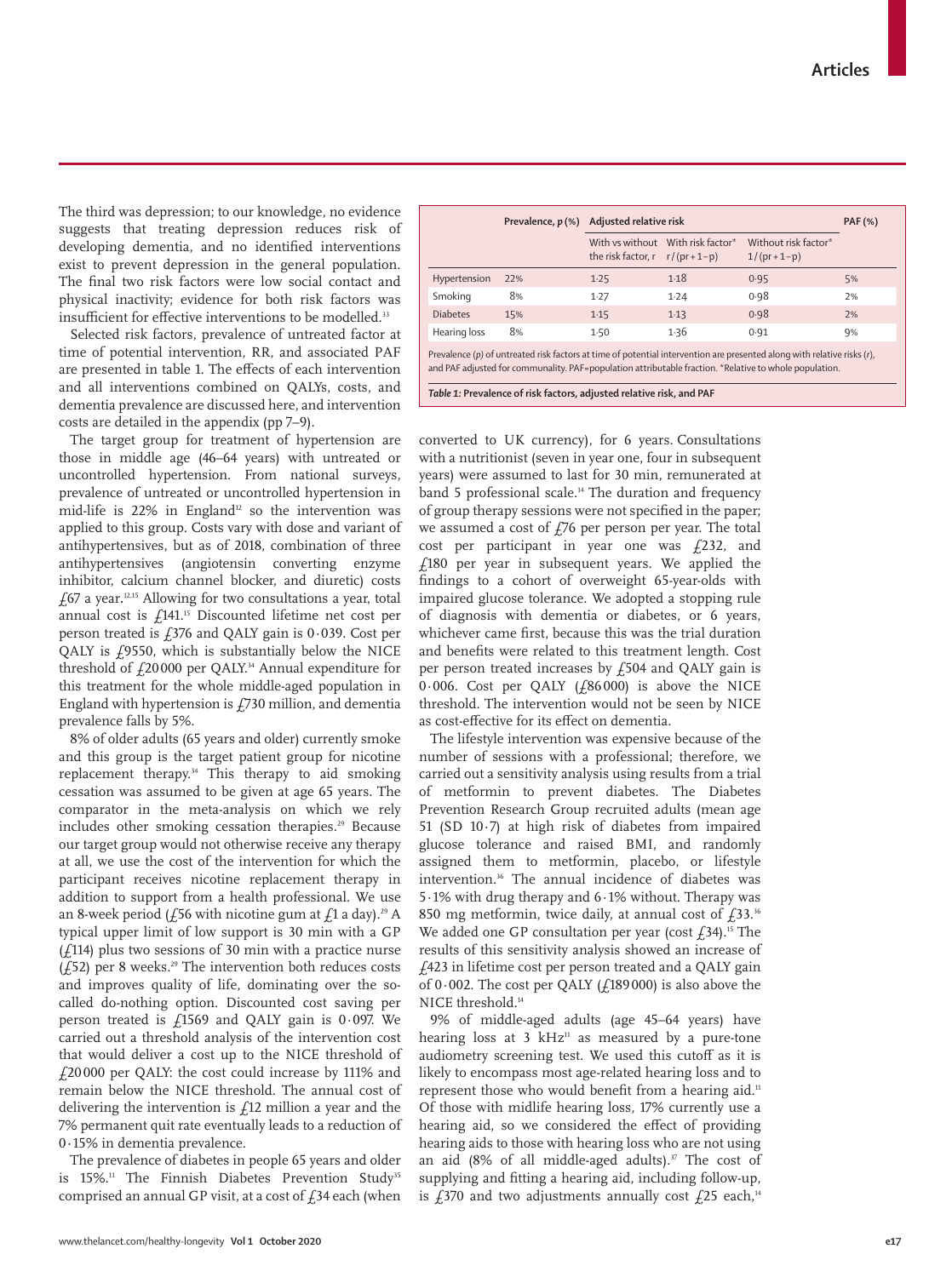with hearing aids requiring replacement every 3 years. At age 45 years, discounted lifetime cost saving is  $f607$  per person and QALY gain is 0·0798. Cost of therapy could be up to 68% higher without breaching the NICE threshold of  $f20000$  per QALY. Annual expenditure is £335 million and dementia prevalence eventually falls by 3·3%.

The effects of each and all interventions together on QALYs, costs, and dementia prevalence are substantial (tables 2 and 3). Considered together, treating hypertension in midlife, stopping smoking, and providing hearing aids in later life are associated with QALY gains and lifetime savings per person. This translates into annual net savings in unpaid family care of  $f1051$  million) and social care of  $f$ 866 million, resulting in total savings of  $f1863$  million when NHS costs are considered. This is in addition to a dementia prevalence reduction of 8·5% (appendix pp 7–9).

The deterministic sensitivity analyses found that the leading influences on cost-effectiveness across all interventions were underlying incidence of dementia, excess risk of dementia for the risk factor, and intervention cost and effectiveness of the intervention (appendix pp 9–17). The cost of unpaid care in the mild stage of dementia is also prominent for all four interventions. If dementia incidence rates at the lower 95% CI are applied, both antihypertensive therapy and hearing aids cease being cost-effective, but hearing aids only marginally so. Smoking cessation remains highly cost-effective but no longer dominates its comparator. Preventing diabetes remains not cost-effective even with incidence rates at upper 95% confidence limits. In a high proportion of probabilistic sensitivity analysis iterations, incremental cost-effectiveness is well below the NICE

|                                                                                                                | Intervention                 | QALY gain | Cost saving $(E)$ | Cost per QALY $(E)$ |  |
|----------------------------------------------------------------------------------------------------------------|------------------------------|-----------|-------------------|---------------------|--|
| Hypertension                                                                                                   | Antihypertensive therapy     | 0.0393    | $-376$            | 9555                |  |
| Smoking                                                                                                        | Nicotine replacement therapy | 0.0967    | 1569              | <b>Dominates</b>    |  |
| Hearing loss at 3 kHz                                                                                          | Hearing aid                  | 0.0798    | 607               | Dominates           |  |
| <b>Diabetes</b>                                                                                                | Prevention package           | 0.0060    | $-504$            | 86000               |  |
| An intervention dominates when it results in better outcomes and lower costs. QALY=quality-adjusted life-year. |                              |           |                   |                     |  |
| Table 2: Lifetime cost savings and benefit per person treated for each risk factor                             |                              |           |                   |                     |  |

threshold of  $f20000$  for smoking cessation and hearing loss, indicating that smoking cessation has 0·03% probability of not being cost-effective at this threshold and treating hearing loss a 16·3% probability of not being costeffective. At the same  $f20000$  threshold, anti-hypertensive therapy has 85% probability of being cost-effective, and 97% probability at the  $f$ 30000 threshold.

## **Discussion**

To our knowledge, these are the first calculations of potential cost and cost-effectiveness of implementing evidence-based, feasible preventative interventions for dementia. Implementing three measures (treating hypertension, reducing smoking, providing hearing aids) improves health-related quality of life (as measured by QALYs), and reduces annual costs associated with dementia by  $f_1$  863 billion, accounting for intervention costs. These QALY gains and cost reductions come to fruition when the programme is fully operational and those treated in mid-life reach late life. Cost of the full intervention programme is  $f_1$ 1.077 billion annually. Social care accounts for more savings than does health care. This estimate of cost savings is lower than previously suggested because previous studies omitted intervention costs. Therefore, our estimate is relatively conservative, but probably more accurate given our detailed calculations.

These interventions are cost-effective. Hearing aids and smoking cessation save money while improving quality of life, and are worth implementing for their effect on dementia alone. Additionally, there is huge potential benefit in stopping smoking and administering antihypertensives on cardiovascular health, and personal and other health benefits of hearing improvement. Our cost-effectiveness results are sensitive to perspective: if savings in unpaid care are excluded, interventions other than smoking cessation are not cost-effective by NICE criteria (appendix p 13). On the basis of the effect on dementia without considering effects on other illnesses, interventions to prevent diabetes by lifestyle changes or drug therapy are not cost-effective.

We assumed risk factors cause dementia, so addressing risk factors reduces dementia risk. Evidence from trials suggests that treating hypertension reduces cognitive

|                              | Cost of therapy<br>(millions of $E$ )<br>£m | Savings in NHS<br>treatment<br>(millions of $E$ ) $Em$ $Em$ | Savings in social<br>care (millions of $E$ ) | Savings in informal Net cost savings†<br>care (millions of $E$ )<br>£m | (millions of $E$ ) | <b>Reduction in</b><br>prevalence of<br>dementia (%) |
|------------------------------|---------------------------------------------|-------------------------------------------------------------|----------------------------------------------|------------------------------------------------------------------------|--------------------|------------------------------------------------------|
| Antihypertensive therapy     | 730                                         | $-42$                                                       | 497                                          | 614                                                                    | 1077               | 5.0%                                                 |
| Nicotine replacement therapy | 12                                          | $-1$                                                        | 14                                           | 18                                                                     | 31                 | 0.2%                                                 |
| Hearing aid                  | 335                                         | $-28$                                                       | 355                                          | 423                                                                    | 755                | 3.3%                                                 |
| Total                        | 1077                                        | $-71$                                                       | 866                                          | 1051                                                                   | 1863               | 8.5%                                                 |

\*Costs and savings are per year once the programme is mature, with all those treated in middle age having reached late old age, assuming all eligible are treated. †Net cost savings are a total of NHS treatment savings, social care savings, and savings in informal care, in addition to a small amount of other cost savings.

*Table 3:* **Total annual costs and savings of chosen interventions\***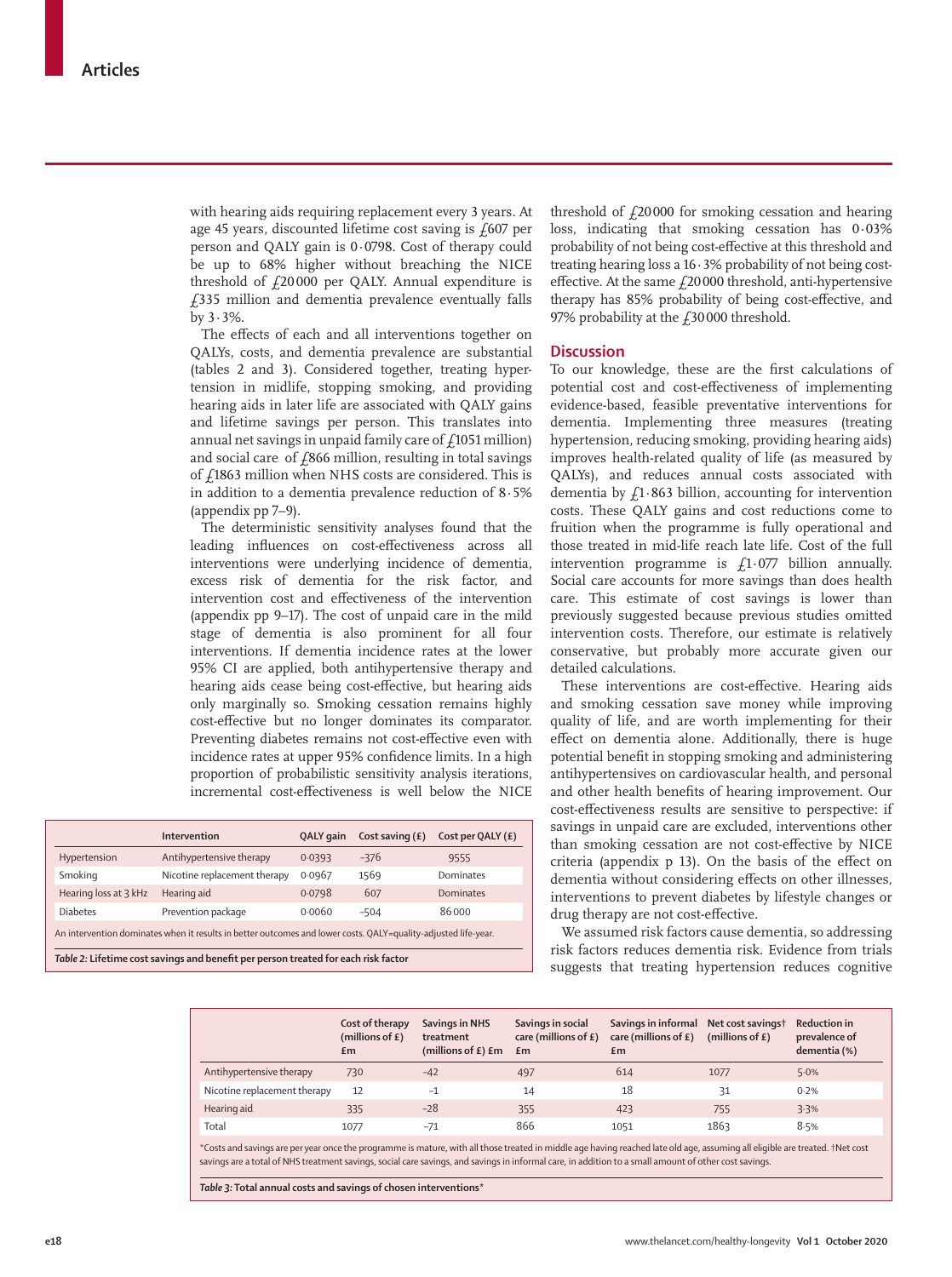decline, but for the other risk factors, evidence is observational, although strong, consistent, biologically plausible, and dose-related.4 Causal links are therefore likely but not proven. We have assumed that interventions reduce but do not eliminate dementia risk.

There will not be full intervention uptake and effectiveness can differ in routine practice from trials. Some people who are hypertensive or with hearing loss or who smoke do not want interventions. Costs and benefits would decrease proportionately with decrease in uptake, but cost-effectiveness would not change because it is independent of uptake.

We have assumed that, if NICE guidelines are followed, controlling hypertension might be possible; however, this might not happen in practice. Some people will not agree to interventions, and others will not adhere to them, possibly because of treatment adverse effects. We have not modelled this, but we advocate established treatments using results from trials. We consider interventions in the whole population, not exploring differences by sex, or in early onset dementia.

Consequently, the interventions might prove less successful in practice than we assume, but there is considerable room for the interventions to absorb reductions in efficacy and remain cost-saving or costeffective. We did deterministic and probabilistic sensitivity analyses to understand how changes in model assumptions affect our conclusions. We accounted for risk factor communality and used conservative estimates. For hypertension, we costed for treatment with three antihypertensive drugs, which is often unnecessary. We assumed treatment at relatively young ages—for example, many people might not need hearing aids by age 45 years, and so treatment costs would be lower. We used a relatively high threshold for effects of hearing loss on cognition, for increased benefit. Not all the interventions were cost-effective, but our calculations emphasise the potential benefit to people with dementia, their families, and wider society.

These interventions would also be expected to reduce risk of cardiovascular disease and other diseases such as stroke, aside from dementia, but we did not model these, and therefore have underestimated the overall cost-saving effects. A delay of dementia until very old age might decrease morbidity: people could live for more years free of multiple illnesses. Nowadays, reductions in dementia have been in higher socioeconomic groups. Future interventions should also target other groups for greater equity of access and to increase overall benefit.

We have not included costs of promoting increased use of nicotine replacement therapy, hearing aids, or antihypertensives**.** We started our analysis when people decide on screening for risk factor or start treatment for them.

Our calculations are based on costs in England but our methods are generalisable to other countries. We expect these interventions will be valuable in similar settings. In low-income and middle-income countries with a greater PAF from hypertension, hearing loss, and smoking, they might be even more useful than we hope they will be in the UK.

#### **Contributors**

GL and MKn conceptualised and designed the study with NM, RA, CA, MKa and RW. NM did the literature search and review for evidence on interventions and wrote the first draft of the manuscript. RA and RW did the economic modelling and analysis and had full access to all of the data. SGC and MT provided data and expertise on hearing loss. All authors commented on the manuscript.

# **Declaration of interests**

We declare no competing interests.

#### **Acknowledgments**

Economic and Social Research Council grants ES/L001780/1 and ES/L001896/1 funded NM and health economist time. NM is funded by an Alzheimer's Society Senior Fellowship, and GL and SGC are supported by UCLH National Institute for Health Research (NIHR) Biomedical Research Centre. SGC receives funding from Alzheimer's Research UK and the European Commission Horizon 2020 Programme. GL receives funding from the NIHR Collaboration for Leadership in Applied Health Research and Care North Thames at Bart's Health National Health Services Trust. MKn receives funding from the NIHR School for Social Care Research. MKn and RW receive funding from NIHR for four Policy Research Units: Adult Social Care, Economics of Health Systems and Interface with Social Care, Policy Innovation and Evaluation, and Older People and Frailty.

#### **References**

- 1 Prince M, Wimo A, Guerchet M, Ali G, Wu YT, Prina M. World Alzheimer Report 2015—The global impact of dementia: an analysis of prevalence, incidence, cost and trends. London: Alzheimer's Disease International, 2015.
- Rocca WA, Petersen RC, Knopman DS, et al. Trends in the incidence and prevalence of Alzheimer's disease, dementia, and cognitive impairment in the United States. *Alzheimers Dement* 2011; **7:** 80–93.
- 3 Patterson C. World Alzheimer report 2018. London: Alzheimer's Disease International, 2018.
- Livingston G, Sommerlad A, Orgeta V, et al. Dementia prevention, intervention, and care. *Lancet* 2017; **390:** 2673–734.
- 5 Williamson JD, Pajewski NM, Auchus AP, et al. Effect of intensive vs standard blood pressure control on probable dementia: a randomized clinical trial. *JAMA* 2019; **321:** 553–61.
- 6 Lin P-J, Yang Z, Fillit HM, Cohen JT, Neumann PJ. Unintended benefits: the potential economic impact of addressing risk factors to prevent Alzheimer's disease. *Health Affairs* 2014; **33:** 547–54.
- 7 Soto-Gordoa M, Arrospide A, Moreno-Izco F, Martínez-Lage P, Castilla I, Mar J. Projecting burden of dementia in Spain, 2010–2050: impact of modifying risk factors. *J Alzheimers Dis* 2015; **48:** 721–30.
- van Baal PH, Hoogendoorn M, Fischer A. Preventing dementia by promoting physical activity and the long-term impact on health and social care expenditures. *Prev Med* 2016; 85: 78–83.
- 9 Lindholm L, Rosen M, Weinehall L, Asplund K. Cost effectiveness and equity of a community based cardiovascular disease prevention programme in Norsjö, Sweden. *J Epidemiol Community Health* 1996; **50:** 190–95.
- 10 Zhang Y, Kivipelto M, Solomon A, Wimo A. Cost-effectiveness of a health intervention program with risk reductions for getting demented: results of a Markov model in a Swedish/Finnish setting. *J Alzheimers Dis* 2011; **26:** 735–44.
- NHS Digital. Health Survey for England 2014 : health, social care and lifestyles: summary of key findings, 2014. https://digital.nhs. uk/data-and-information/publications/statistical/health-survey-forengland/health-survey-for-england-2014 (accessed Sept 14, 2020).
- 12 NHS Digital. Health Survey for England, 2016, 2016. https://digital. nhs.uk/data-and-information/publications/statistical/health-surveyfor-england/health-survey-for-england-2016 (accessed Sept 14, 2020).
- 13 National Statistics. Health Survey for England: health, social care and lifestyles. 2017. https://digital.nhs.uk/data-and-information/ publications/statistical/health-survey-for-england/2017 (accessed Sept 14, 2020).